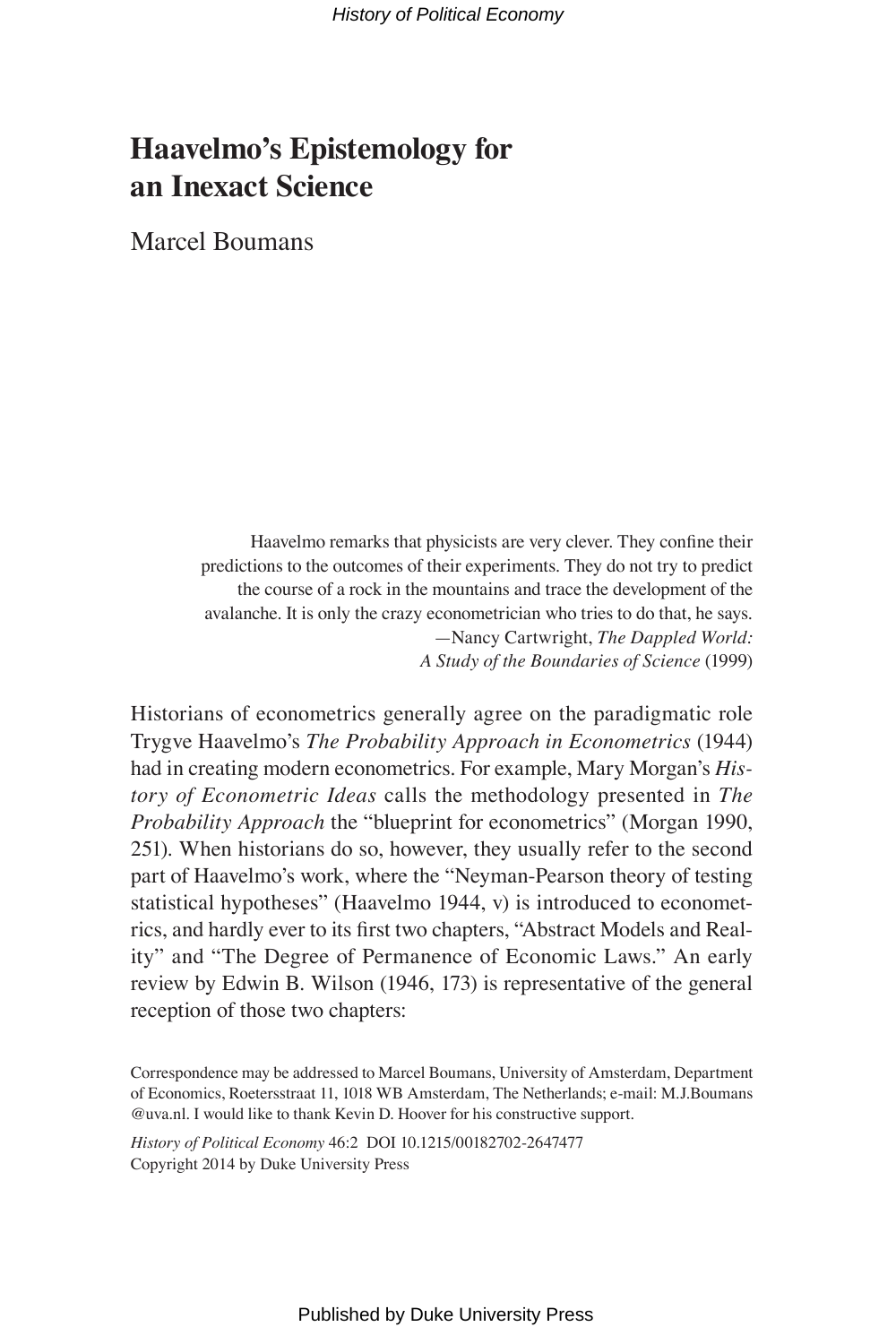The work is difficult reading. . . . The author's approach is extremely abstract and metaphysical; [the first two chapters seem] to be written quite as much from the point of view of the philosophy of scientific method in general as from that of economic analysis in particular.

Ignoring the negative tone of the review, I fully agree with Wilson. Haavelmo's first two chapters provide a very rich epistemological framework for understanding what it entails to do scientific research as a "passive observer," that is, when unable to conduct experiments "to see if certain real economic phenomena—when *artificially isolated* from 'other influences'—would verify certain hypotheses" (Haavelmo 1944, 14).

This article aims to clarify Haavelmo's epistemology presented in the first two chapters of his *Probability Approach*, by providing the historical context from which it arose. In the foreground of this history is the shared research agenda of "scientization" (Bjerkholt and Qin 2011, 2) by Ragnar Frisch, Jan Tinbergen, and Tjalling Koopmans; more in the background is a longer discussion, started in the nineteenth century, of whether and in what sense economics can be considered an "exact science."

# **Whether Economics Is an Exact Science**

Except these first two chapters of *The Probability Approach*, there are no other publications of Haavelmo in which he discusses his epistemology explicitly. Similarly, Haavelmo's mentor and supervisor Ragnar Frisch never gave an explicit enough view of his conception of science. In a series of lectures he gave at Yale University in the fall of 1930,<sup>1</sup> however, Frisch opened his first lecture with a discussion of the terms *science* and *scientific* by taking astronomy as the exemplary "true science":

Astronomy is a field of study which is "scientific" more than any other of the fields of study having as their object the exploration of the exterior world. The reason for this, it seems, is that in astronomy the fusion of theory and observation has been realized more perfectly than in the other fields of study. When astronomy is a science, it is not because it has an abstract theoretical structure, nor it is because it is built on minute prolonged observations, but it is because the astronomical observations are *filled into* the theoretical structure. (Frisch [1930] 2011, 29)

<sup>1.</sup> Recently edited by Olav Bjerkholt and Duo Qin (2011) and characterized as "teaching econometrics as a science" (1).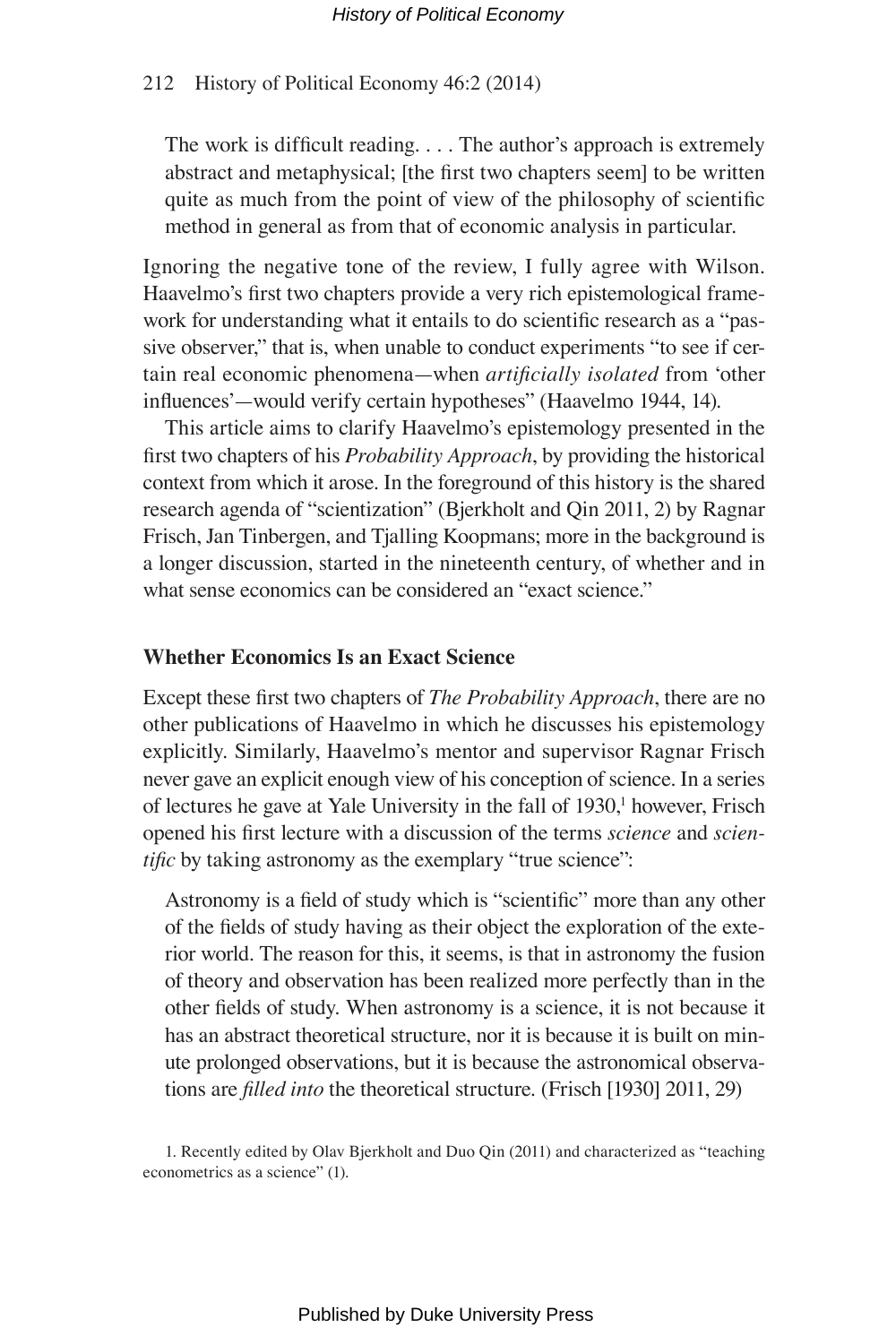Frisch continued his first lecture by remarking that economics had not yet reached the stage of astronomy, where theory and observations had been unified. Even though economics had accumulated "overwhelming statistical and historical material on economic facts," those observations had "not been guided and animated by constructive theoretical thinking in the same way as the astronomical observations" (29).

This view on what "true science" is and relating it to astronomy has a long tradition in economics, where we can take John Stuart Mill's statement in *A System of Logic* (first published in 1843), "that there is, or may be, a science" of economics, as a starting point. Mill ([1843] 1911, 553) did not regard economics as an "exact science." The basic premises of economics state accurately how specific causal factors operate, but, according to Mill, they are statements of tendencies and are inexact rather than universal generalizations. Economists know the major causes of economic phenomena, but there are many "inferences" or "disturbing causes."

In an exact science such as astronomy, explanation is complete: "The greater causes, those on which the principal part of the phenomenon depends," Mill writes, "are within the reach of observation and measurement; so that if no other causes intervened, a complete explanation could be given not only of the phenomenon in general, but of all the variations and modifications which it admits of" (552). A science is exact when "its phenomena have been brought under laws comprehending the whole of the causes by which the phenomena are influenced, whether in a great or only in a trifling degree, whether in all or only in some cases, and assigning to each of those causes the share of effect which really belongs to it" (553).

In opposition to this, in an inexact science

the only laws as yet accurately ascertained are those of the causes which affect the phenomenon in all cases, and in considerable degree; while others which affect it in some cases only, or, if in all, only in a slight degree, have not been sufficiently ascertained and studied to enable us to lay down their laws, still less to deduce the completed laws of the phenomenon, by compounding the effects of the greater with those of the minor causes. (553)

Mill refers to the science of tides as an example of an inexact science. Scientists know the laws of the great causes, the gravitational attraction of the sun and the moon, but they are ignorant of "circumstances of a local or casual nature, such as the configuration of the bottom of the ocean, the degree of confinement from shores, the direction of the wind, &c" (553).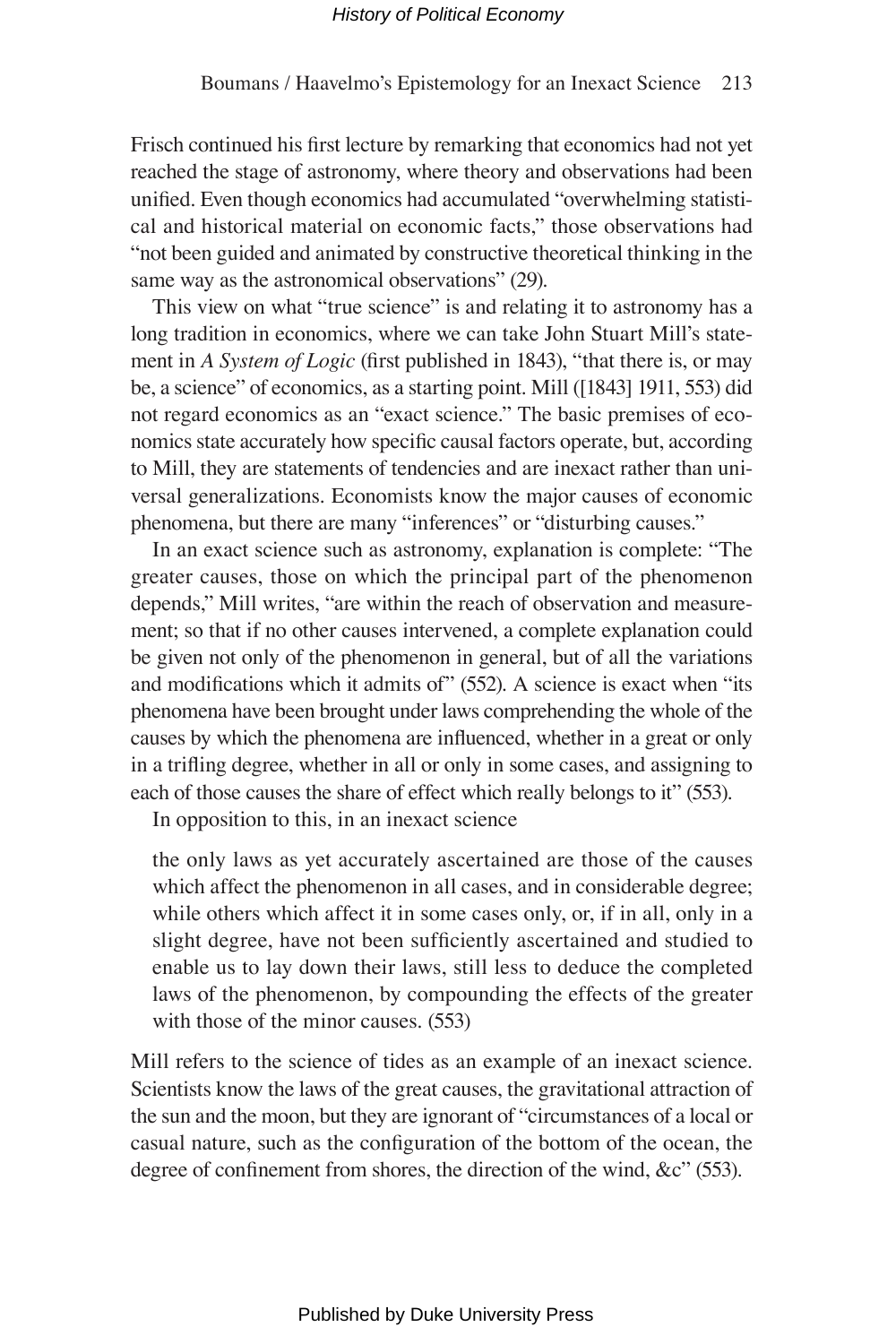Since economists, in Mill's view, know only the laws of the "greater causes" of the phenomena, they are unable to infer invariably and precisely what actually occurs. Economic theory considers only some of the "great causes" of economic phenomena. Economics is in this way an inexact science. The inability to infer what actually happens is a consequence of inexact theories, not merely of faulty data or mathematical limitations.

About forty years later, Alfred Marshall ([1890] 1930, 32) made the same comparison of economics with the science of tides, to discuss economics as an inexact science:

The laws of economics are to be compared with the laws of the tides, rather than with the simple and exact law of gravitation. For the actions of men are so various and uncertain, that the best statement of tendencies, which we can make in a science of human conduct, must needs be inexact and faulty.

Marshall devoted chapter 3 (of book 1) of the *Principles* to a discussion of the nature of "economic generalizations or laws." Why, he asked, should the "laws of economics" be less predictable and precise in their workings than the law of gravitation? The key to Marshall's view lies in his claim that economic mechanisms work out their influences against a messy background of complicated factors, so that the most we can expect of economic analysis is that it captures the "tendencies" induced by changes in this or that factor.

No one knows enough about the weather to be able to say beforehand how it will act. A heavy downpour of rain in the upper Thames valley, or a strong north-east wind in the German Ocean, may make the tides at London Bridge differ a great deal from what had been expected. (32)

Like Mill, Haavelmo (1944, 40) did not believe that economics could be turned into an exact science such as astronomy.

From experience we know that attempts to establish *exact* functional relationships between observable economic variables would be futile. It would indeed be strange if it were otherwise, since economists would then find themselves in a more favorable position than any other research workers, including the astronomers. Actual observations, in whatever field we consider, will deviate more or less from any exact functional relationship we might try to establish.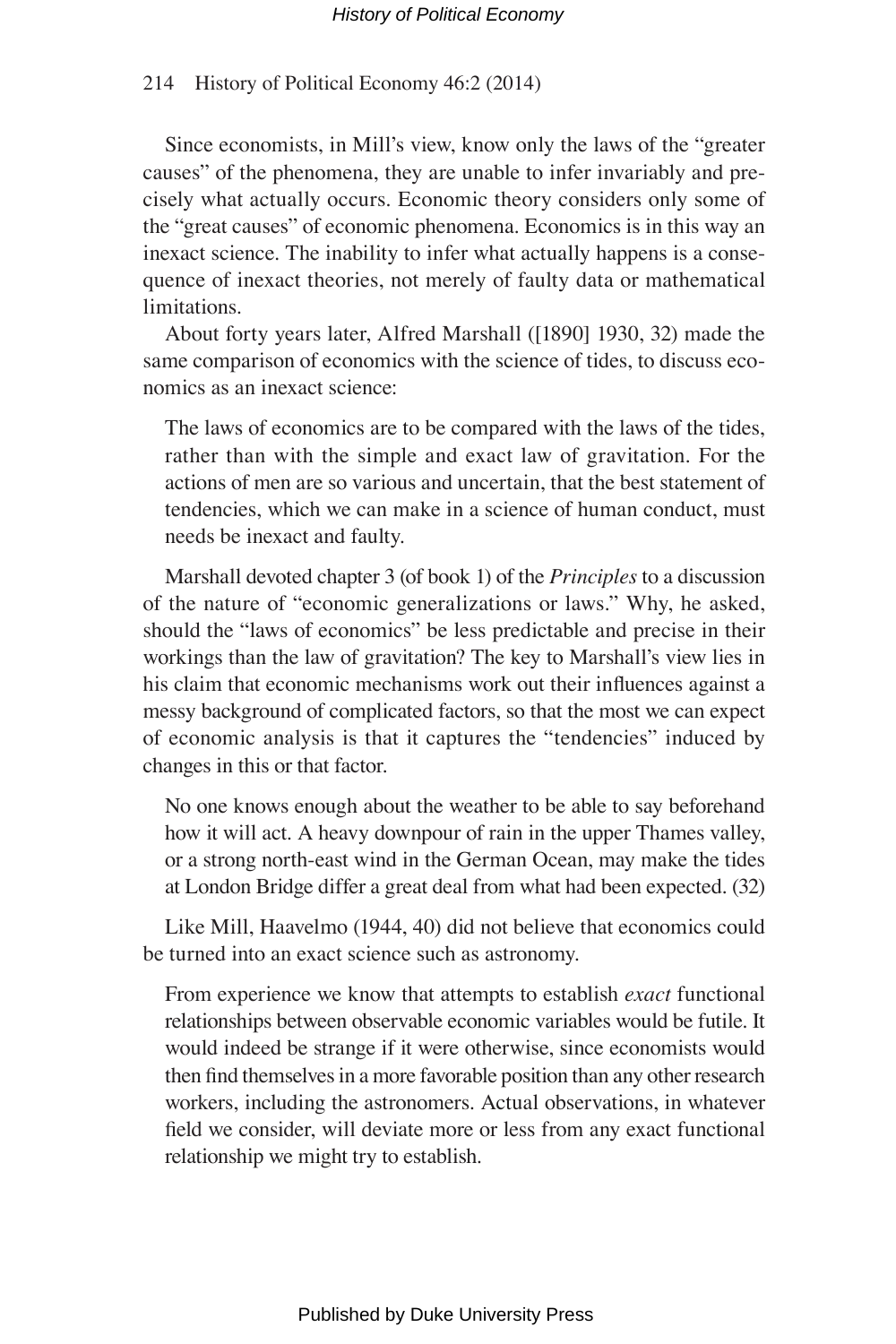As an "apprentice" of Frisch (Bjerkholt 2005), he was too much aware of the limitations of the use of statistics only, as taught by Frisch:

I do not claim that the technique developed in the present paper will, like a stone of the wise, solve all the problems of testing "significance" with which the economic statistician is confronted. No statistical technique, however refined, will ever be able to do such a thing. The ultimate test of significance must consist in a network of conclusions and cross checks where theoretical economic considerations, intimate and realistic knowledge of the data and a refined statistical technique concur. (Frisch 1934, 129)

Two other pioneers of econometrics, Jan Tinbergen and Tjalling Koopmans, the Dutch compeers of Frisch and Haavelmo, also recognized that statistics is not sufficient by itself to make something an exact science.

# **Linear Regression Analysis in the 1930s**

The awareness that by statistical techniques only—at that time mainly linear regression analysis—one could never arrive at a complete list of causal factors was part of the common understanding of what one could do with statistics among these four men in the late 1930s. Koopmans's dissertation, *"*Linear Regression Analysis of Economic Time Series," is exemplary in this regard. It was published as a Netherlands Economic Institute (NEI) publication in 1937. In the preface, the directors of the NEI2 justified their decision to publish it by explaining the methodological problem one has to deal with in economics in contrast to a laboratory science:

One of the great difficulties in the statistical testing of economic laws is the famous "ceteris paribus" clause with which theory has to be formulated. The statistician wishing to isolate a given law has to eliminate changes of these other factors assumed to be constant in that law. The most effective implement for this sort of problem is the method usually called multiple correlation analysis, which method has been applied in several investigations in the last few years. It is still an open question,

2. At that time, the board of directors consisted of P. Lieftinck, N. J. Polak, J. Tinbergen, and F. de Vries.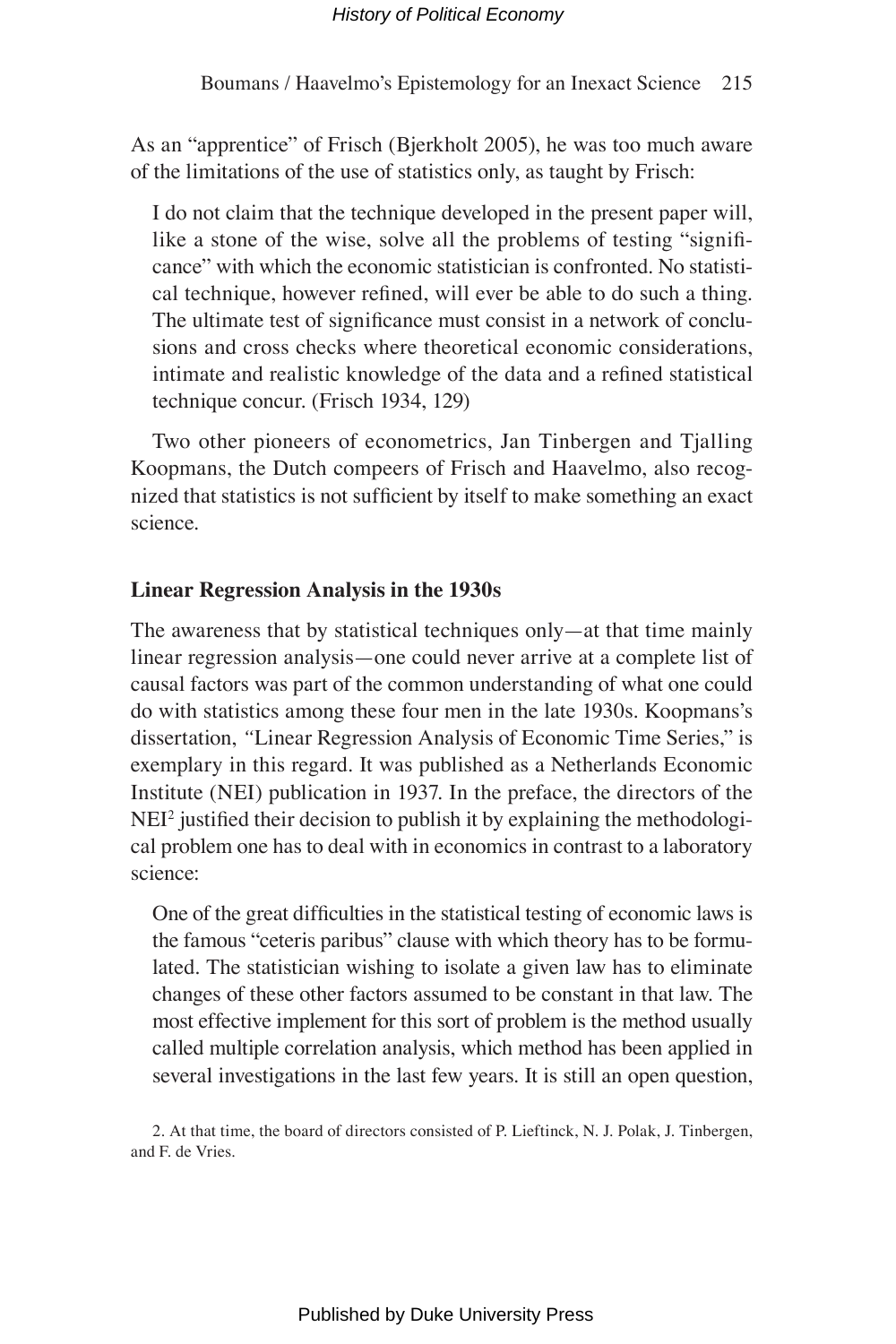however, whether the results thus obtained have real significance and, if so, to what degree the figures calculated are trustworthy. (Koopmans 1937, v)

To deal with the impossibility of keeping everything else the same, Koopmans suggests the following division of labor between the "economist" and the "statistician." The economist "should by economic reasoning and general economic experience—or by his knowledge of the special branch of science concerned—devise a set of determining variables which he expects to be a complete set" (57). A set  $x_1, x_2, \ldots, x_n$  is defined to be complete if the combined influence on *y* of all other variables not included in the set is represented by a relatively "small summand" in *y* of an "accidental nature." "If, in any concrete situation, a standard is established for what should be understood by a 'small summand of accidental nature,' the notion of a complete set of determining variables is fixed by that standard" (6).

The statistician, however, cannot test the completeness of this set. "The possibility remains that the supposed complete set, though differing from the real one in at least one variable, figures in the regression equation as a representative of it, and is able to do so because of close interrelations, 'by chance' or otherwise conditioned, between variables of the two sets" (57). In order to decide what may occur "by chance," Koopmans saw that the statistician's task requires knowledge of the laws governing the behavior of the variables concerned.

Although the statistician cannot confirm that the economist has correctly identified the complete set of relevant variables or the laws underlying their behavior, in some cases she may be able to show that the economist is wrong—namely, in those cases in which a regression equation "expressing the dependent variable in terms of the determining variables of the supposed complete set, fitted to the data, leaves large residuals" (58). In the case of small residuals which do not exhibit systematic variation,

the task of the statistician is confined to a study of the reliability of the empirical regression coefficients on the hypothesis that the economist indicated the right set of determining variables, or, at least, that he did not omit important determining variables from his list. Such a study is, indeed, possible. (58)

The task of the statistician was modest, in the sense that it was restricted to an evaluation of the reliability of the regression coefficients and to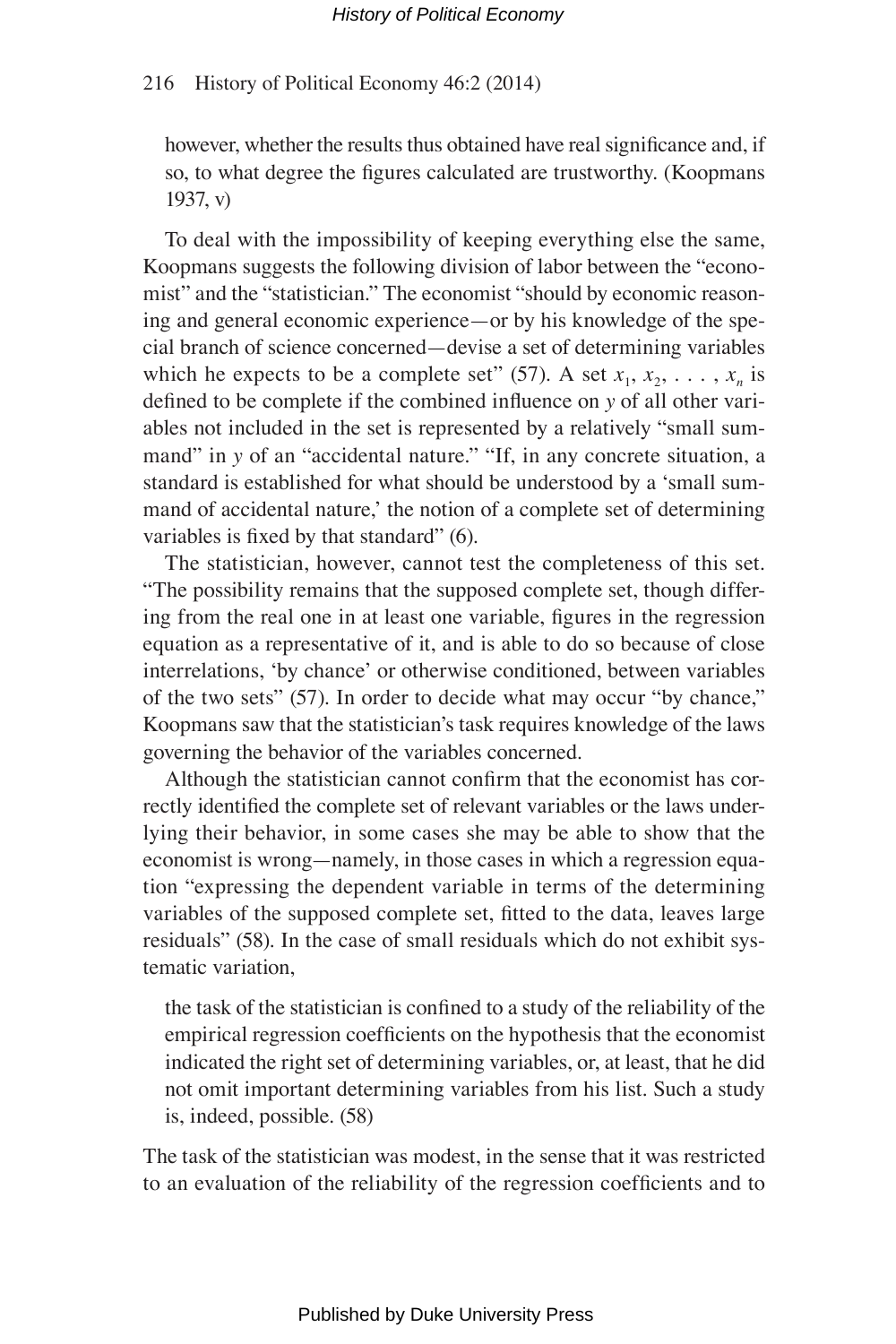telling the economist whether she had omitted a causal factor, but not what the omitted factor was.

#### **Haavelmo's Critique**

Haavelmo, being acquainted with the latest developments in econometrics, was studying what it meant for a "determining variable" to be "important."3 In this period—the late 1930s and early 1940s—he was clearly investigating that issue, witnessed by three papers written in the period and that will be discussed here.

In a lecture given at the Third Nordic Meeting of Younger Economists, in Copenhagen in May 1939, Haavelmo ([1939] 2008, 14) remarked that if there is a "statistical agreement" between the observed data and the regression equation, it is still uncertain whether the regression coefficients are "significant," that is, whether the absolute values of the coefficients are large relative to their standard errors.

Haavelmo may have received this specific idea of "significance" when he visited Tinbergen in Geneva, when Tinbergen was at the League of Nations and whose research there led to the two-volume *Statistical Testing*, published in 1939. There is some evidence that Tinbergen, in turn, got the idea from Ragnar Frisch (Boumans 2010). There is, however, so far no evidence that Haavelmo got that idea directly from Frisch.

Tinbergen defined the term  $b_2x_2$  in an expression like  $y = b_2x_2 + b_3x_3$  $+ \ldots$ , as the "influence of  $x_2$ ." The "strength of this influence" was defined as  $b_2\sigma_2$ , that is, the standard deviation of  $x_2$  times the regression coefficient (Tinbergen 1939a, 22–23).

To discuss whether this "strength of influence" could play a role in evaluating whether a causal factor was relevant, Haavelmo ([1939] 2008) made a distinction between the "error of the momentary explanation" and the "error of the average relation."

He showed the difference between these two with the following example: Consider *N* observations on three variables, *x*, *y*, and *z*, between which exists the following true but unknown relation (note that the three variables are measured from their respective means):

3. Bjerkholt (2005) suggests that Tjalling Koopmans's visit to Oslo may have had a lasting influence ("a point of no return") on Haavelmo. Koopmans spent the autumn of 1935 at the University Institute of Economics and gave a series of lectures on "modern sampling theory," discussing Fisher's theory of estimation and the Neyman-Pearson theory of hypothesis testing. Haavelmo (1938) reviewed Koopmans's (1937) dissertation.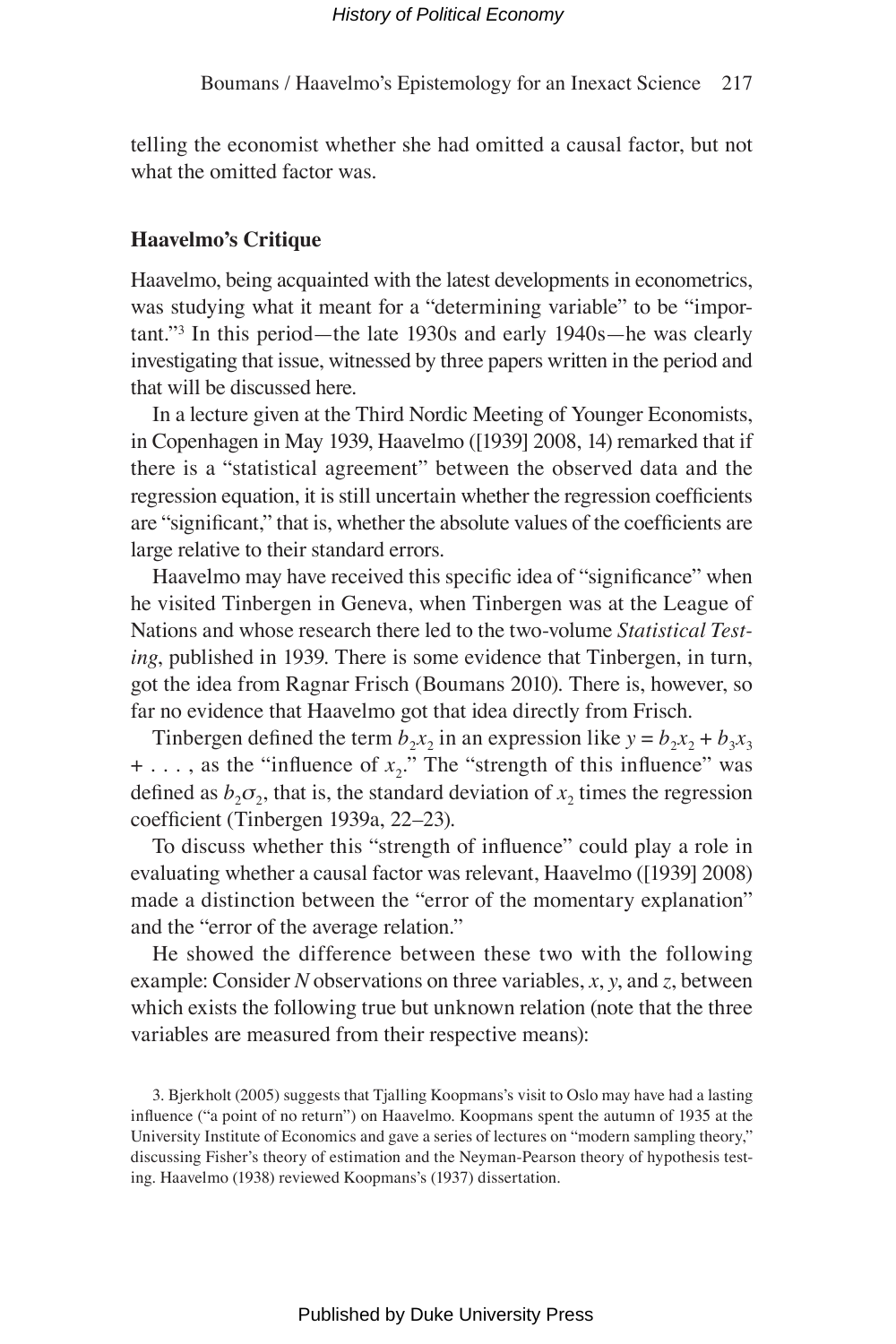$$
y = 2x - 3z.\tag{1}
$$

Suppose we assume that a relationship exists between *y* and *x* but we are ignorant about the influence of *z*:

 $y = bx$ .

The correlation coefficient between *y* and *x* is

$$
r_{xy} = 2\frac{\sigma_x}{\sigma_y} - 3r_{xz}\frac{\sigma_z}{\sigma_y}.
$$

As a result, the regression coefficient *b* is

$$
b=2-3r_{xz}\frac{\sigma_z}{\sigma_x}.
$$

Haavelmo defined the "error of the average relation" as the standard error of the regression coefficient *b*:

$$
\sigma_b = \frac{1}{\sqrt{N-2}} \, \frac{\sigma_y}{\sigma_x} \, \sqrt{1-r_{xy}^2}.
$$

This error tells us that, despite the omission of *z*, the larger the number of observations, the more precisely the regression between *y* and *x* is determined. So, according to Haavelmo, the larger the *N*, the "more stable" the "average relation" between *y* and *x*. But this does not mean that this relation is "a good description of the momentary variation in *y*" (Haavelmo [1939] 2008, 15).

He defined the "error of the momentary relation"<sup>4</sup> as the mean squared difference between the observed *y* and the estimated, called the "calculated," *yˆ*:

$$
\frac{1}{N} \sum_{i=1}^{N} (y_i - \hat{y}_i)^2 = \frac{1}{N} \sum_{i=1}^{N} \left( 2x_i - 3z_i - 2x_i + 3r_{xz} \frac{\sigma_z}{\sigma_x} x_i \right)^2 = 9(1 - r_{xz}^2) \sigma_z^2.
$$

So, when the number of observations increases, the "error in the average explanation,"  $\sigma_b$ , decreases, but the "error in the momentary explanation" remains at the same level of  $9(1 - r_{xz}^2)\sigma_z^2$ .

This "error in the momentary explanation" was subsequently used to discuss the following cases: The smaller the variation in  $z$ ,  $\sigma_z$ , and the

<sup>4.</sup> Like Frisch, Haavelmo had the habit of coining new terms in every next paper while actually discussing the same issues. Without being able to provide more textual evidence, I assume in the present paper that Haavelmo used "average equation" and "confluent equation" (in his other papers) as synonyms. In the same way, I assume that "momentary equation" is synonymous with "autonomous equation."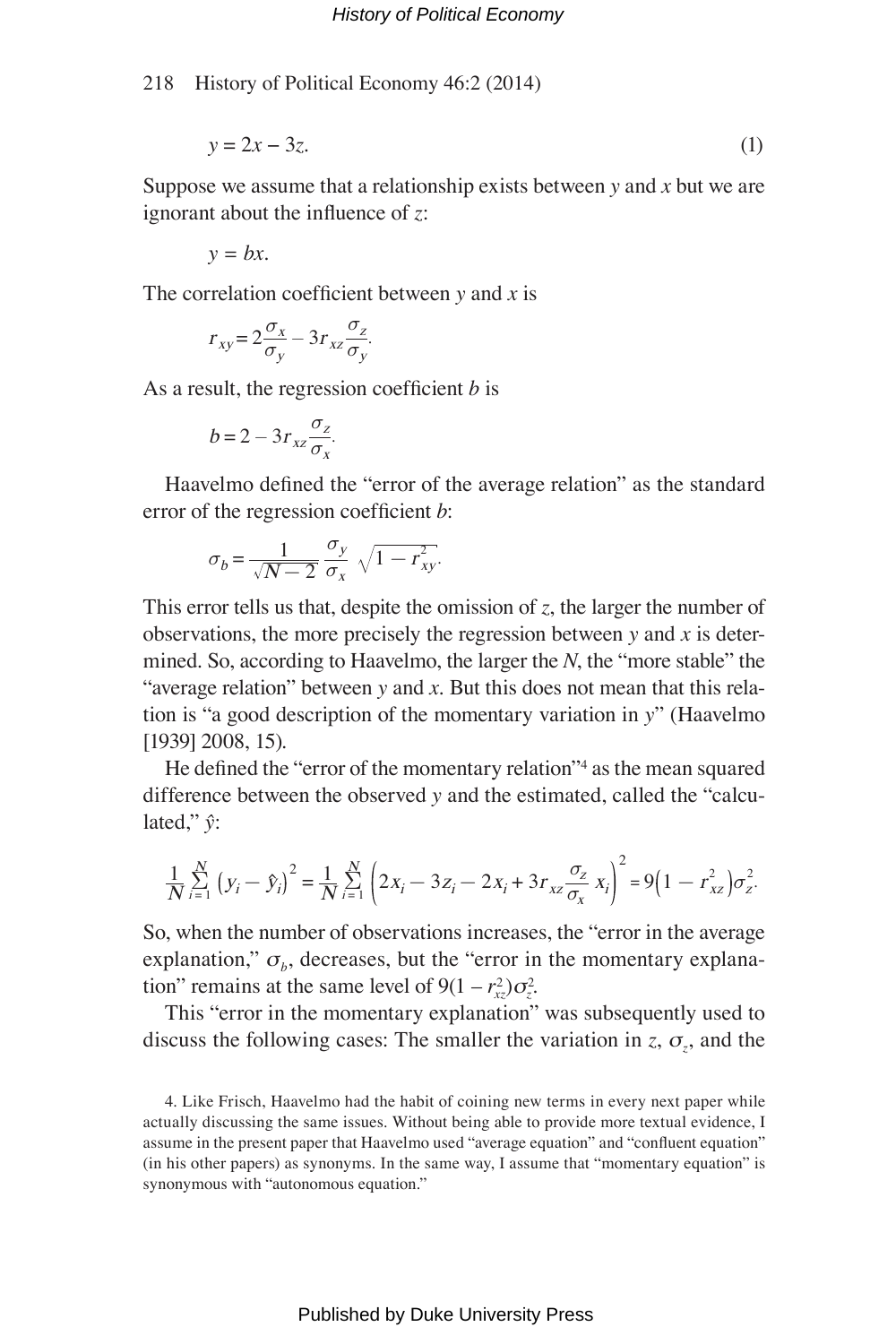larger the correlation  $r_{\nu z}$ , the better the "momentary explanation of y." A high correlation  $r_{xx}$  means that the variation in x also accounts for part of the variation in  $z$ , so the omission of  $z$  is not that bad. The more interesting case, however, is the opposite case, when both the correlation  $r<sub>x</sub>$  and the variation of *z*,  $\sigma_z$ , are small:

This means that  $\zeta$  is a superfluous variable when it comes to explaining the observed variation of *y* in *this* material. But that does not necessarily mean that [the regression equation] will give a good *forecast* of *y*  outside the period covered by the data. (Haavelmo [1939] 2008, 15)

Equation (1) shows that if *z* varies strongly enough, it would exert a substantial influence. So, although *x* alone may give a good explanation of *y* for the used data set, "it may be of decisive importance whether or not we can utilize the tiny part of the variation remaining in attempting to capture the effect of  $z$ " (15–16).

This indeed shows how crucial it is to have, in advance, a formulation of the hypotheses, in which one operates with specific fictitious variations. If one refrains from doing so, one runs the risk of missing out important variables that, by change or for specific reasons, have not shown significant variation in the material at hand. And although a simpler hypothesis may give a stable average explanation and for that reason gets accepted as statistically valid, it may well give a very poor, maybe a completely worthless momentary explanation and no deeper insight into structural relationships between the studied variables. (16)

In other words, the "strength of the influence," that is, the regression coefficient times the standard deviation, is not a good indicator of whether a variable is a deeper, structural ("autonomous") factor, because it depends too much on whether the variable has shown significant variation.

This same issue was also discussed in a more direct criticism of Tinbergen's method employed in his work at the League of Nations. In a 1941 note, Haavelmo (1941a) criticizes Tinbergen's method of using regression analysis to select the main causal factors, in particular Tinbergen's decision that the rate of interest does not causally affect investment.

According to the "classical dynamic theories of production and prices," the interest rate is a "powerful autonomous parameter" (Haavelmo 1941a, 49). But Tinbergen's (1939a) regression analysis shows that the regression coefficient of the interest rate is not significantly different from zero, and therefore Tinbergen concludes that "variations in the rate of interest play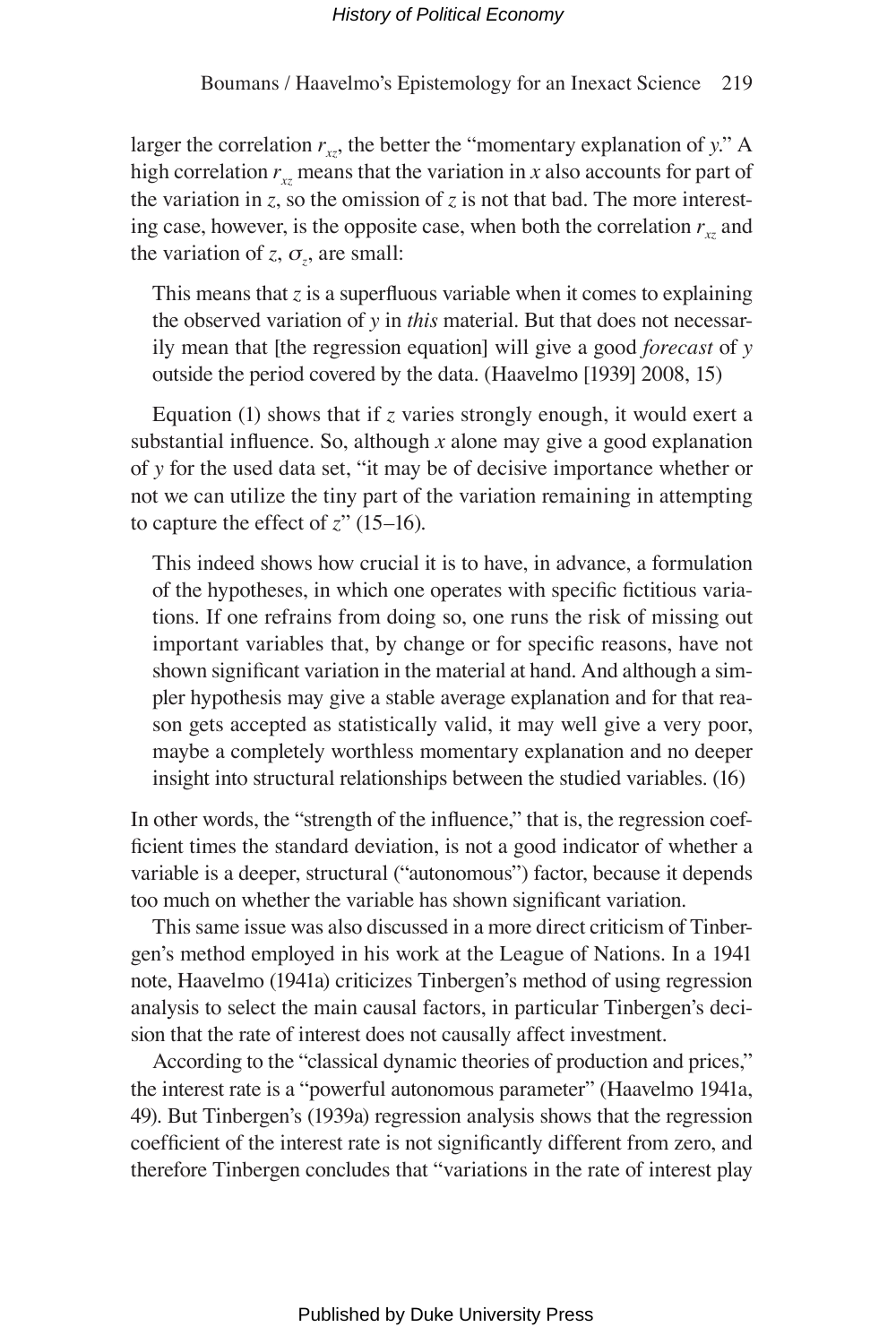only a minor role, or no role at all, in the changes in investment activity" (Haavelmo 1941a, 49). Haavelmo's note, however, aims to show that the coefficient's being zero "by itself is *not* sufficient to establish this conclusion" (49). Moreover, it aims to show that regression equations "may be very misleading if the regression coefficients [are] taken to represent *effects of autonomous changes* in the corresponding variables" (49).

To better understand what Haavelmo's criticism entails, it first should be noted that Tinbergen did not only use the "influence" of a factor for evaluating whether a variable was relevant but also the "strength of the influence" (Boumans 2010). In his "statistical testing," the strength of the interest rate showed this influence to be "far less important than profits and share yields" (Tinbergen 1939a, 55).

Haavelmo showed with a model representing the structural relationships with respect to investment activity that even if the interest rate is a "causal component," its regression coefficient can still be zero: Let  $y_1$ ,  $y_2, \ldots, y_n$  be a number of causal components, where for this case  $y_1$  is gross profit,  $y_2$  is total interest expenses, etc. Let *Y*,  $x_1, x_2, \ldots, x_n$  be the observable variables, where for this case *Y* is the volume of investment (*v*),  $x_1$  is net profit (*z*),  $x_2$  is the interest rate (*m*), etc. The regression equation which should fit the data is

$$
v = k_1 z + k_2 m + \ldots + \varepsilon.
$$

But if

$$
v = k(y_1 + y_2 + \dots + y_n) + \varepsilon
$$
  
\n
$$
z = a_1(y_1 + y_2 + \dots + y_n)
$$
  
\n
$$
m = a_2 y_2,
$$

then the regression coefficient  $k_2$  is zero. But also when  $m = a_3 y_4$ , where  $y_4$ is "some *other* effects of the interest on investment, which are *not included* in the calculation of net profit" (Haavelmo 1941a, 50), like the substitution effect, different preference schedules for different kinds of holdings, etc.,  $k<sub>2</sub>$  would still be zero, because these effects are partly taken care of by net profit. This result (that  $k<sub>2</sub>$  would still be zero), however, as Haavelmo emphasized, does not imply that changes in the interest rate have no influence upon investment; the interest rate "may *indirectly* exercise a decisive influence upon *v*, namely via its influence upon *z*" (50).

Besides the fact that the causal structure can be such that the regression coefficient of a causal component will always be zero, Haavelmo gave a second reason for the coefficient being zero: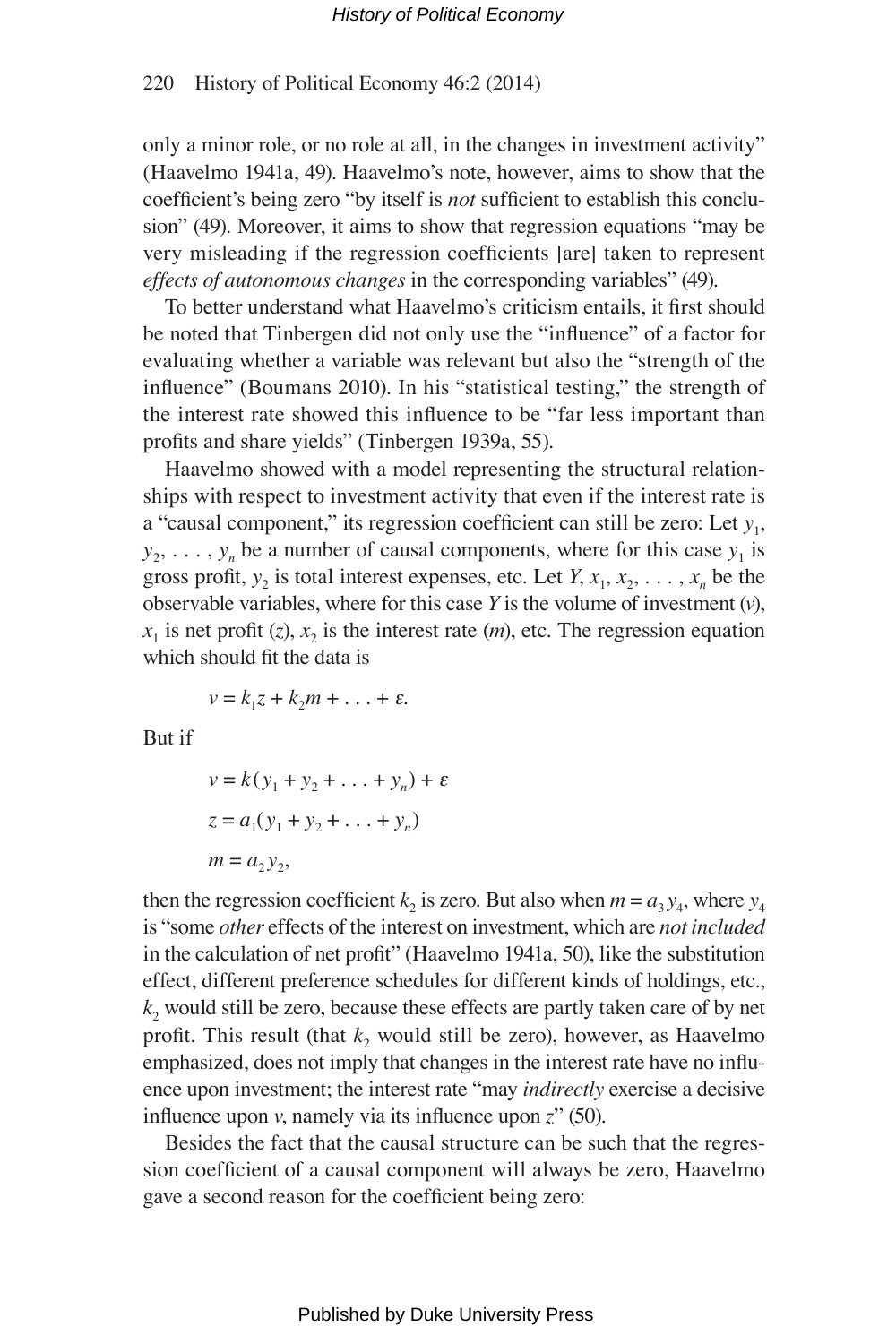The rate of interest may not have varied much during the statistical testing period, and for this reason the rate of interest would not "explain" very much of the variation in net profit (and thereby the variation in investment) which has actually taken place during this period. But one cannot conclude that the rate of interest would be inefficient as an autonomous regulator, which is, after all, the important point. (50)

This point was acknowledged by Tinbergen (1939b, 13) in the second volume of *Statistical Testing*:

It goes without saying that if some explanatory factor has not changed at all in the period studied, its influence cannot be determined. If it changed only slightly, its regression coefficient may be uncertain. Extrapolation of such results for large variations in the factors concerned is therefore not permitted.

# **Haavelmo's Epistemology**

The epistemological insights of the 1939 Copenhagen lecture and his note on the interest rate were generalized in his 1941 treatise *On the Theory and Measurement of Economic Relations*, which was published in 1944 as *The Probability Approach in Econometrics*. In particular, the section titled "The Question of Simplicity in the Formulation of Economic Laws" discusses the problem of arriving at a complete explanation of certain economic behaviors or phenomena.5 This general framework allowed him to discuss issues about finding laws outside ceteris paribus environments.

Haavelmo did not share Mill's pessimism: *"*A phrase such as 'In economic life there are no constant laws,' is not only too pessimistic, it also seems meaningless" (Haavelmo 1944, 14). Instead, Haavelmo suggested that "we may try to find a rational explanation for the fact that relatively few attempts to establish economic 'laws' have been successful" (14).

The "rational explanation" he developed in his dissertation can be clarified by first considering the following generalization of his analysis presented in the Copenhagen lecture. Note again that the variables are measured from their respective means. Assume that the true relation between *y* and a set of independent causal factors (correlation coefficients between them are zero) is

<sup>5.</sup> Section 10, pp. 33–39, in the 1941 version, and section 7, pp. 21–26, in the 1944 version. Both versions are exactly the same. Page numbers refer to the 1944 publication.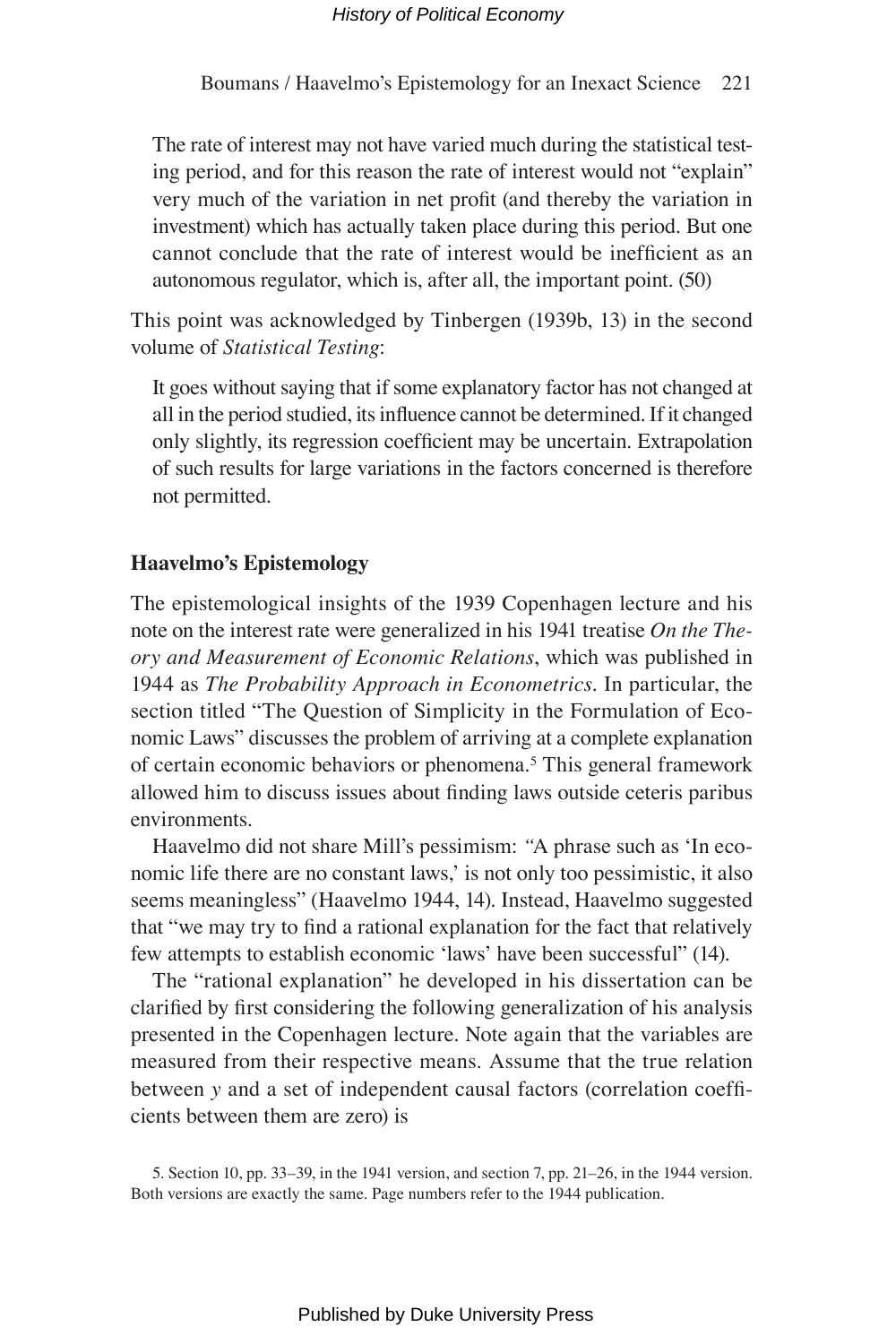$y = a_1x_1 + a_2x_2 + \ldots + a_nx_n$ .

Assume that one of the variables, say,  $x_i$ , does not deviate from its mean  $(\sigma_i = 0)$ , that is, it remains constant for the considered data set. Then, the correlation of variable  $x_i$ ,  $r_{iy} = a_i \sigma_i / \sigma_y = 0$  and thus the regression equation is

$$
\hat{y} = a_1 x_1 + \ldots + a_{i-1} x_{i-1} + a_{i+1} x_{i+1} + \ldots + a_n x_n.
$$

As a result, the "error of the momentary explanation" is

$$
\frac{1}{N}\sum_{k=1}^{N} (y_k - \hat{y}_k)^2 = a_i^2 \sigma_i^2.
$$

In his later assessment of this result, Haavelmo (1944) saw that this "error" could be reinterpreted as a measure of the "factual influence" of the variable  $x_i$  on *y*, which he defined as follows: Let *y* be a theoretical variable defined as a function of *n* independent causal variables  $x_1$ ,  $x_2, \ldots, x_n$ :

 $y = f(x_1, x_2, \ldots, x_n).$ 

Let us replace the variable  $x_i$  by a constant  $c_i$  so determined that

$$
Q_1 = \sum_{j=1}^{N} \left[ f(x_{1j}, x_{2j}, \dots x_{ij}, \dots x_{nj}) - f(x_{1j}, x_{2j}, \dots c_j, \dots x_{nj}) \right]^2
$$

is a minimum with respect to  $c_i$ . The factual influence of the variable  $x_i$ upon *y* is then defined as Constant  $\cdot \sqrt{Q_i^{(\min)}}$ .

To see that the factual influence is indeed a generalization of the error in the momentary explanation, take the following linear case:  $f(x_1, x_2, \ldots, x_n)$  $x_n$ ) =  $a_1x_1 + a_2x_2 + ... + a_nx_n$ . Then  $c_i = \overline{x}_i$  and thus  $Q_i^{(min)} = Na_i^2\sigma_i^2$ .

To arrive at a more general framework to discuss the relevance of causal factors, Haavelmo (1944, 23) defined the "potential influence" of a causal factor *xi* upon *y* as

$$
\Delta_i y = f(x_1, x_2, \dots, x_i + \Delta x_i, \dots, x_n) - f(x_1, x_2, \dots, x_n).
$$

To compare the size of the potential influence of each of the variables  $x_i$ , one has, for any point  $(x_1, x_2, \ldots, x_n)$ , to choose a set of displacements  $\Delta x_1, \Delta x_2, \ldots, \Delta x_n$ , which are considered to be of "*equal size* according to some *standard of judgment*" (23).

This concept of potential influence can be clarified by using the definition of a partial derivative:

$$
\frac{\partial f}{\partial x_i} \approx \frac{f(x_1, x_2, \dots, x_i + \Delta x_1, \dots, x_n) - f(x_1, x_2, \dots, x_i, \dots, x_n)}{\Delta x_i}.
$$

#### Published by Duke University Press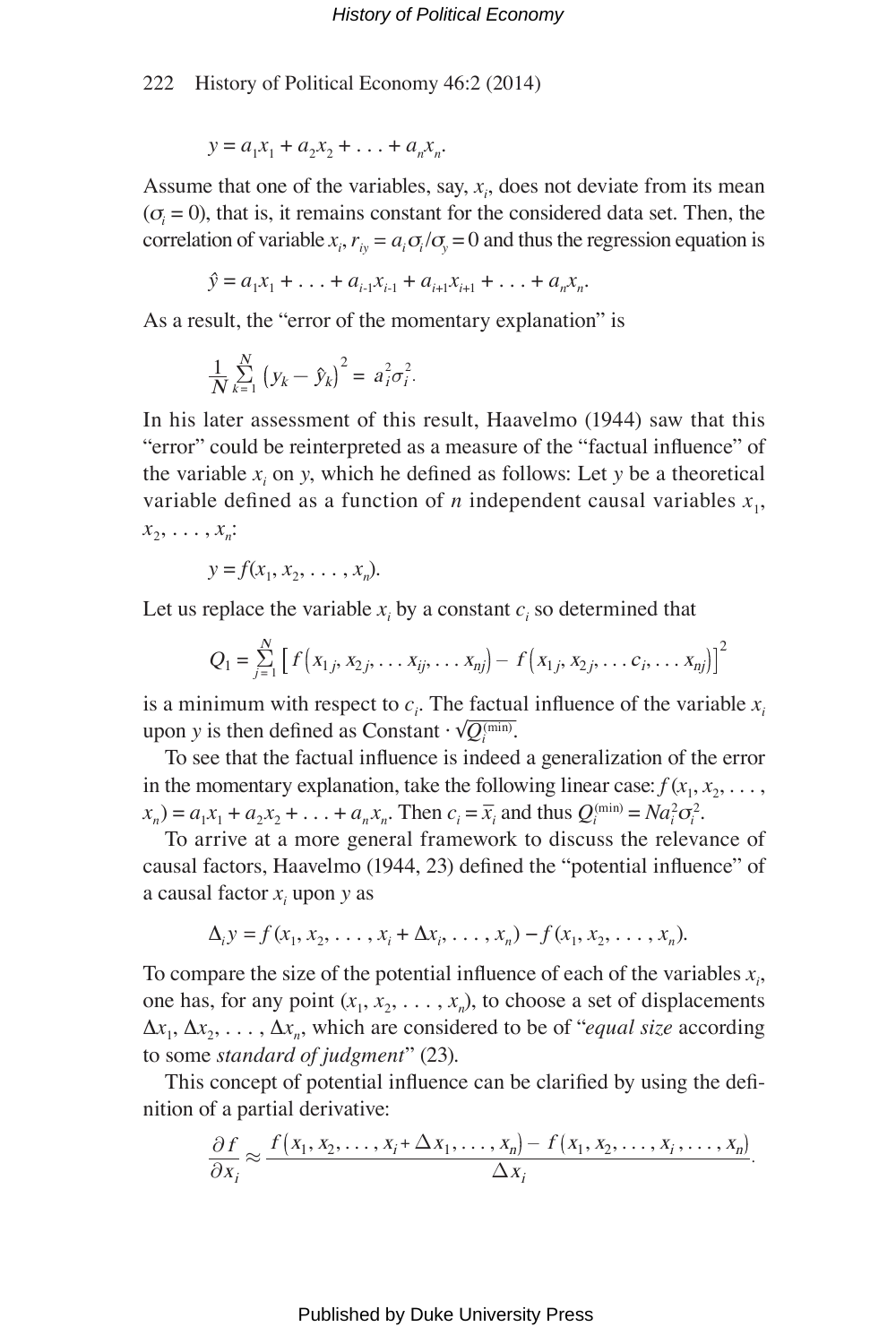For a fixed set of displacements, say,  $\Delta x_i = \Delta_i$ , the potential influence can be rewritten as

$$
\Delta_i y = \frac{\partial f}{\partial x_i} \Delta_i.
$$

As we can infer from this expression, the potential influence is a feature of the function *f*, or as Haavelmo put it, "For a given system of displacements  $\Delta x_1, \Delta x_2, \ldots, \Delta x_n$ , the potential influences are, clearly, formal properties of the function *f* " (23–24).

In the Copenhagen lecture Haavelmo made a few remarks that confirm my interpretation of potential influence in terms of partial derivatives. In a section on the ceteris paribus clause, he distinguishes between two types of ceteris paribus clauses. The first is the usual type where in the selection of essential "elements" guided by theory and data, one imposes the ceteris paribus clause on all remaining unspecified elements, "because the total effect of these other elements has by experience played no large part for the problem at hand and neither can be expected to do so in the future, so that whether we assume them unchanged or let them play freely is virtually of no consequence" (Haavelmo [1939] 2008, 8). This will be discussed below. The second type, of more interest for the interpretation of "potential influence," is

the one we impose *within* the system of specified variables. The idea here is just the same as that of partial derivatives. We study relations between some among the specified objects, which are mutually independent, subject to the assumption that the remaining elements specified are kept constant. Usually, the form that such relations takes depends on the *level* at which the other elements are fixed. Such reasoning is not only of theoretical interest, on the contrary, it is also the basis for assessing effects of practical measures of intervention in the economic activity. (8)

This latter aspect of assessing the effects of interventions with partial derivatives will be discussed below.

Using the expression for potential influence, we can now also rewrite the expression for the factual influence  $as<sup>6</sup>$ 

$$
\frac{\partial f}{\partial x_i} \Delta x_i.
$$

6. See Boumans 2010 for the derivation of this expression.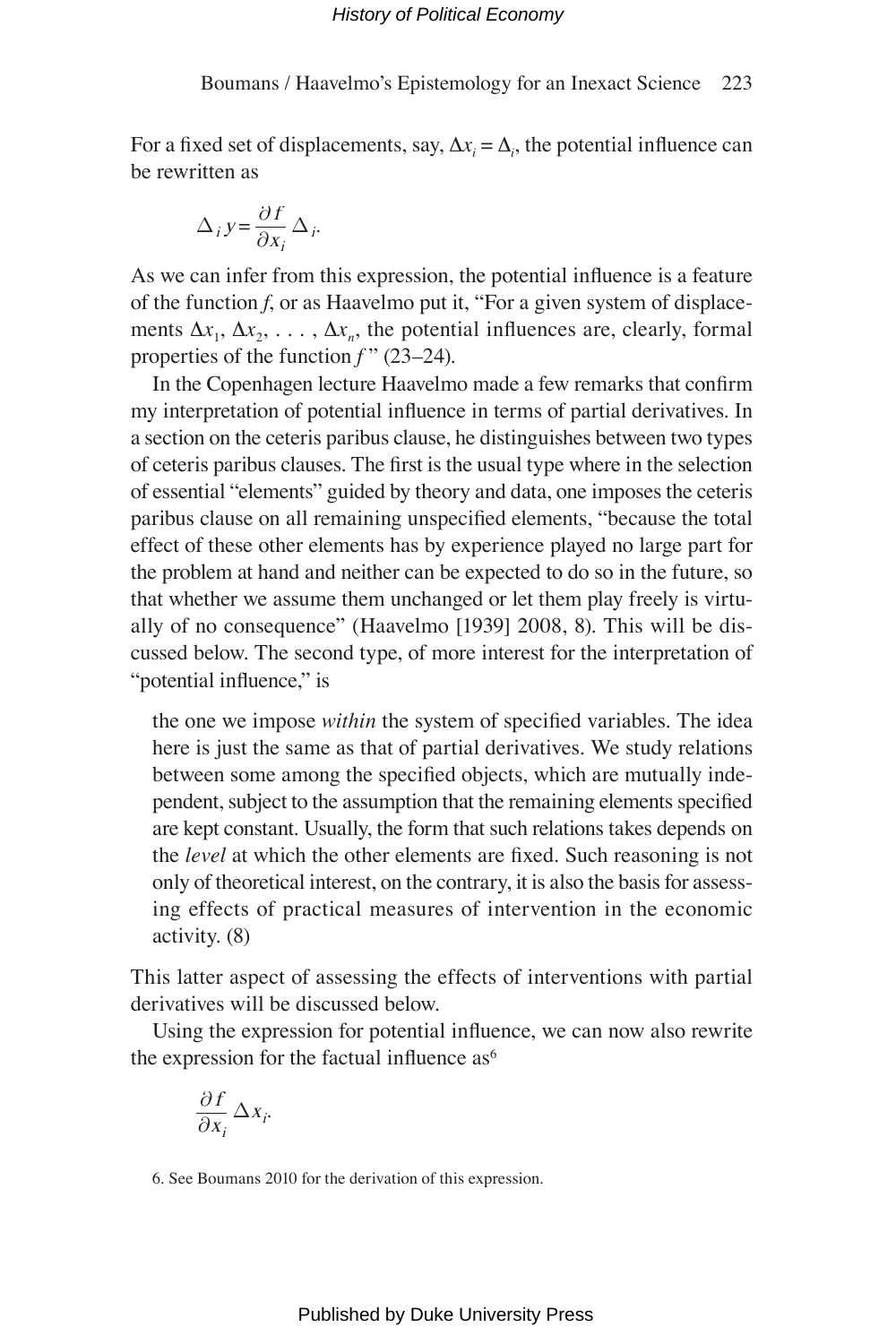In other words, the factual influence consists of two components: potential influence and variation. The magnitude of the first component is only known if the second component (that is, the variation) is significantly different from zero.

With these two concepts (potential influence and factual influence), Haavelmo could now better clarify the limits of statistical inference. In economics, the investigator is a "passive observer," which means that "he is not in a position to enforce the prescriptions of his own designs of ideal experiments" (Haavelmo 1944, 7). The problem then is that with respect to finding and verifying laws,

how far do the hypothetical "laws" of economic theory in its present stage apply to such data as we get by passive observations? By passive observations we mean observable results of what individuals, firms, etc., *actually do* in the course of events, not what they *might* do, or what they *think* they would do under certain other specified circumstances. (16)

Laws refer to hypothetical situations of what might happen, whereas observations are related that what actually happens. Or in other words, laws are "describing a schedule of alternatives at a given moment, *before* any particular decision [on what to do] has been taken," whereas the relations we find by regression analysis are "those intended to describe what the individuals *actually do* at any time" (18).

To acquire knowledge about laws, we need to acquire knowledge about the potential influences that are accounted for in a law. Each potential influence significantly different from zero is a relevant causal factor. To gain this knowledge, Haavelmo distinguishes two different classes of experiments:

(1) experiments that *we should like to make* to see if certain real economic phenomena—when *artificially isolated* from "other influences" would verify certain hypotheses, and (2) the stream of experiments that Nature is steadily turning out from her own enormous laboratory, and which we merely watch as passive observers. (14)

In case of the first class of experiments, to isolate a selected set of factors,  $x_1, \ldots, x_n$ , from the other influences,  $x_{n+1}, x_{n+2}, \ldots$ , we first impose ceteris paribus conditions on the latter set— $\Delta x_{n+1} = \Delta x_{n+2} = ... = 0$ —so that a simpler relationship can be investigated:

$$
\Delta y_{CP} = \frac{\partial f}{\partial x_1} \Delta x_1 + \dots + \frac{\partial f}{\partial x_n} \Delta x_n.
$$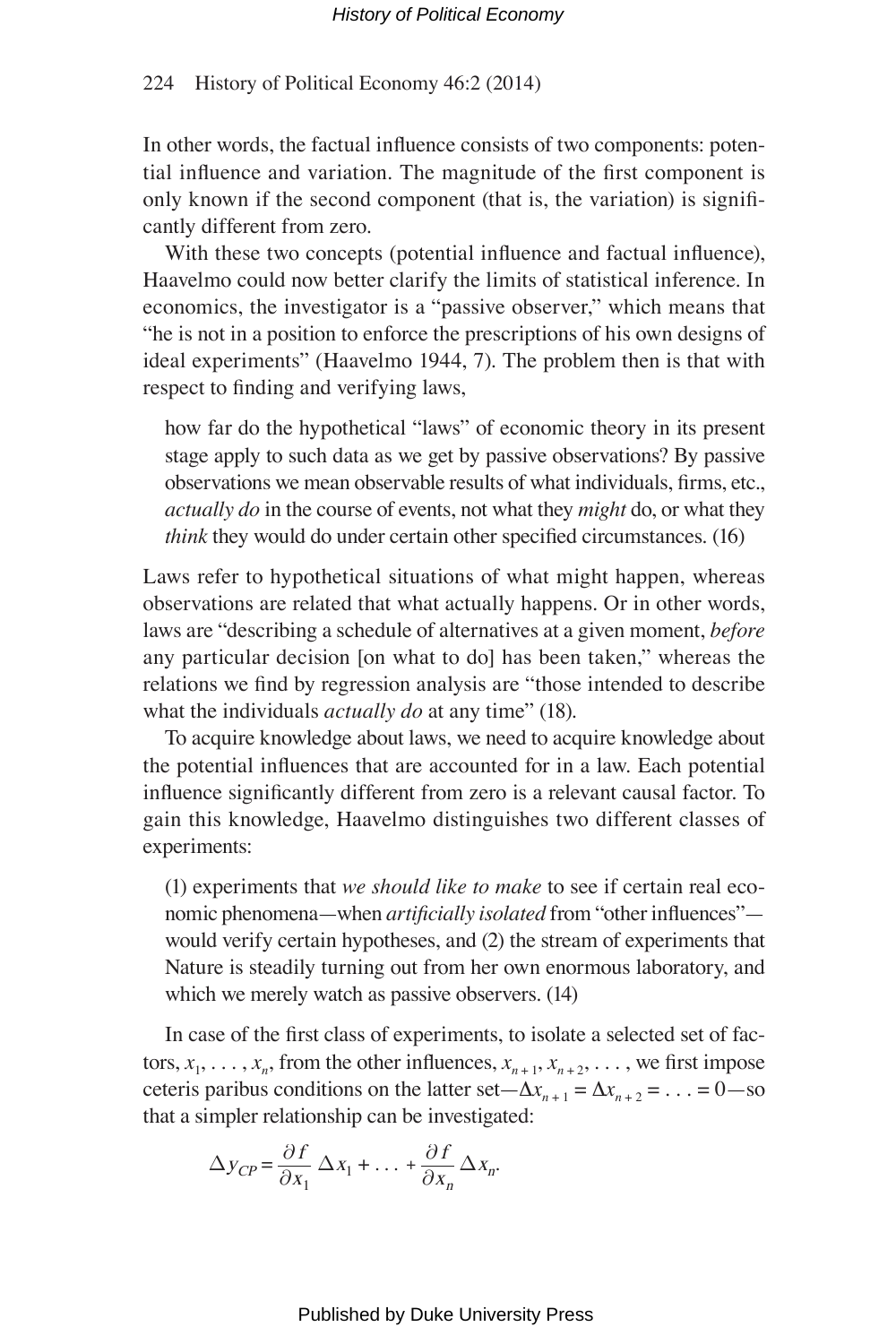In such a controlled experiment, the remaining factors,  $x_i$ , can be varied in a systematic way to gain knowledge about the ∂*f* / ∂*xi* 's and so to see whether they are stable for these variations. If this applies for all factors  $x_1, \ldots, x_n$ , we have found a lawful relation between *y* and these factors.

In the second class of experiments, we usually passively observe a limited number of factors that have a nonnegligible factual influence

$$
\left(\frac{\partial f}{\partial x_{n+1}} \Delta x_{n+1} \approx \frac{\partial f}{\partial x_{n+2}} \Delta x_{n+2} \approx \dots \approx 0\right):
$$

$$
\Delta y_{PO} \approx \frac{\partial f}{\partial x_1} \Delta x_1 + \dots + \frac{\partial f}{\partial x_n} \Delta x_n.
$$

Thus, the relationship  $y = f(x_1, \ldots, x_n)$  explains the actual observed values of *y*, provided that the other factual influences of all the unspecified factors are negligible.

The problem with passive observations, however, is that it is not possible to identify the reason for the factual influence of a factor, say,  $x_{n+1}$ , being negligible,  $\frac{\partial f}{\partial x_{n+1}} \Delta x_{n+1} \approx 0$ . We cannot distinguish whether its potential influence is very small,  $\frac{\partial f}{\partial x_{\text{ref}}} \approx 0$ , or whether the factual variation of this factor during the period for which the data apply was too small,  $\Delta x_{n+1} \approx 0$ . We would like only to omit the factors whose influence was not observed because their potential influence was negligible to start with. At the same time, we want to retain factors whose influence was not observed because they varied so less that their potential influence was veiled, but may "explain apparent 'breaks in structure' later" (Haavelmo 1944, 26).

To know whether a certain factor is a potential influence, and should therefore be taken account of, we are dependent on Nature's experiments. Regression analysis is based on Nature's variations and therefore does not give knowledge about whether a set of theoretically suggested causal factors is complete.

This problem of passive observation can be tackled in two ways. One is to accumulate data sets with the aim that an increasing number of potential influences become visible; the other is to take account of as many causal factors as theories suggest.

Frequently, our greatest difficulty in economic research does *not* lie in establishing simple relations between actual observation series, but rather in the fact that the observable relations, over certain time intervals, *appear to be still simpler* than we expect them to be from theory, so that we are thereby led to *throw away* elements of a theory that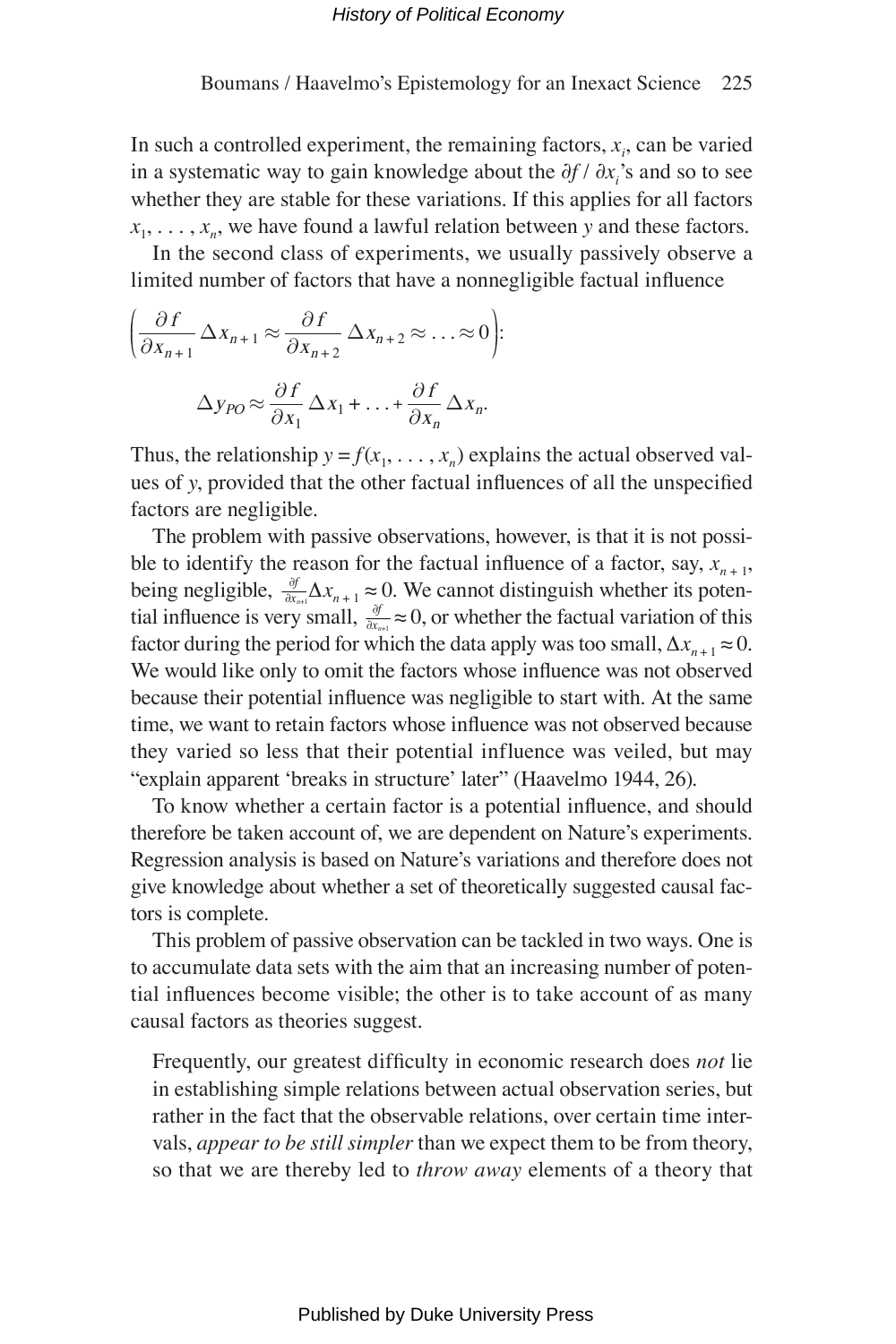would be sufficient to explain apparent "breaks in structure" later. (Haavelmo 1944, 26)

How can this framework help us to "establish constant laws of economic life," where one has to deal with "ever-shifting 'environments'" (17)? Haavelmo's framework shows that besides ceteris paribus environments, laws can also exist in ceteris neglectis environments. These are environments in which all kinds of background influences are constantly changing, but the "permanence" of a law is not affected because the potential background influences are all negligible,  $\partial f / \partial x_{n+1} \approx \partial f / \partial x_{n+2} \approx \ldots \approx 0$ .

# **Conclusions**

The discussion of Marshall's problem—whether economics is an exact science—was recently revived by John Sutton (2000) in his Gaston Eyskens Lecture with the telling title, "Marshall's Tendencies: What Can Economists Know?" According to Sutton, "If the analogy of the tides were valid in economics, life would be much easier for economists" (5). The reason for this is that in the early 1950s, a successful program, "the standard paradigm of applied economics," was designed, and it worked perfectly for phenomena like tides. "If Marshall's analogy were valid, we would have seen spectacular progress in economics over the past fifty years" (5). According to Sutton, this standard paradigm is the econometric program set out by Haavelmo in his *Probability Approach in Econometrics*.

Sutton sees this "standard paradigm" (a science of the tides) as consisting of three properties:

- (1) The true model captures a "complete" set of factors that exert large and systematic influences,
- (2) All remaining influences can be treated as a noise component that can be modeled as a draw from some probability distribution, and
- (3) The model determines a unique equilibrium. (Sutton 2000, 20)

Although this paradigm, according to Sutton, works successfully for tide phenomena, it has failed for economic phenomena. Suppose there is a true model linking an endogenous variable *y* to a vector  $\mathbf{x} = (x_1, \dots, x_n)$  $x_n$ ) of exogenous variables, in the sense that

$$
y_i = a_1 x_{i,1} + a_2 x_{i,2} + \ldots + a_n x_{i,n} + \eta_i (i = 1, \ldots, m).
$$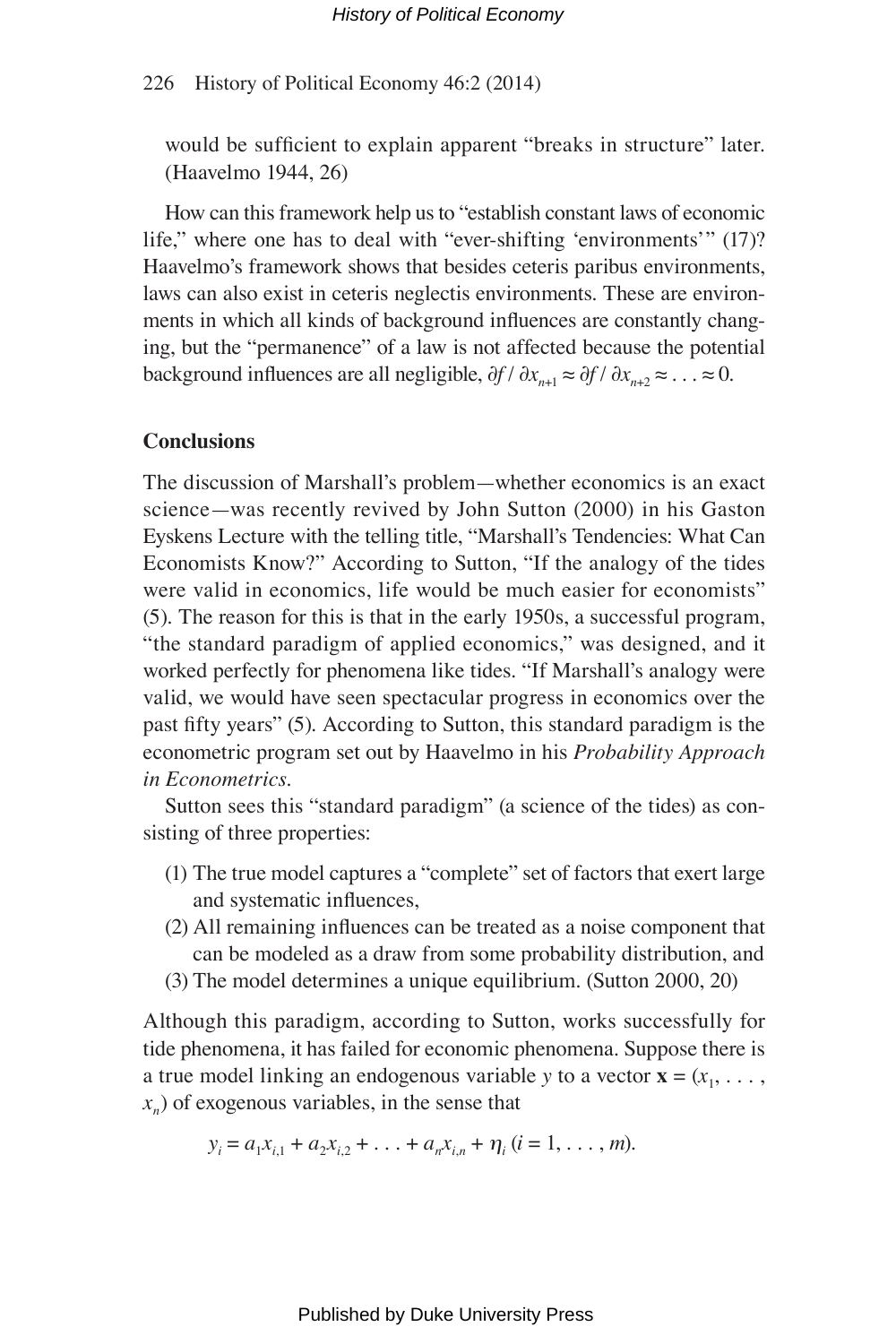"I want to take away the sharp distinction between two different types of influence, which we had in the tides analogy, where the astronomical components played the role of the  $x_i$ 's and the meteorological components played the role of the noise component,  $\eta_i$ <sup>"</sup> (21). In practice, many of the *x*'s may be difficult to measure, even by way of some proxy variable that we might use to control for their effects. "We are stuck with the fact that some of our systematic influences have slipped into our estimated 'residuals,' that is, into the noise component" (21).

I believe that much of the difficulty economists have encountered over the past fifty years can be traced to the fact that the economic environments we seek to model are sometimes too messy to be fitted into the mold of a well-behaved, complete model of the standard kind. It is not generally the case that some sharp dividing line separates a set of important systematic influences that we can measure, proxy, or control for, from the many small unsystematic influences that we can bundle into a "noise" term. (32)

The article I have written here has shown that this "standard paradigm" was not Haavelmo's.

Haavelmo knew the limitations of the standard paradigm too well:

Certainly we know that decisions to consume, to invest, etc., depend on a great number of factors, many of which cannot be expressed in quantitative terms. What is then the point of trying to associate such behavior with only a limited set of measurable phenomena, which cannot give more than an incomplete picture of the whole "environment" or "atmosphere" in which the economic planning and decisions take place? (Haavelmo 1944, 3)

The epistemological framework Haavelmo developed to answer this question was much more refined than Sutton suggests. This epistemology is to be found in the first two chapters of his *Probability Approach*, which actually took account of the limitations of the tide analogy: Let us assume that for each individual, her consumption is explained by the equation

 $y^* = f(x_1, x_2, \ldots, x_n).$ 

However, if we do this for each individual, we shall find—no matter what be the fixed function *f*—that our "explanation" is incomplete. More specifically, we shall find that two individuals, or the same individual in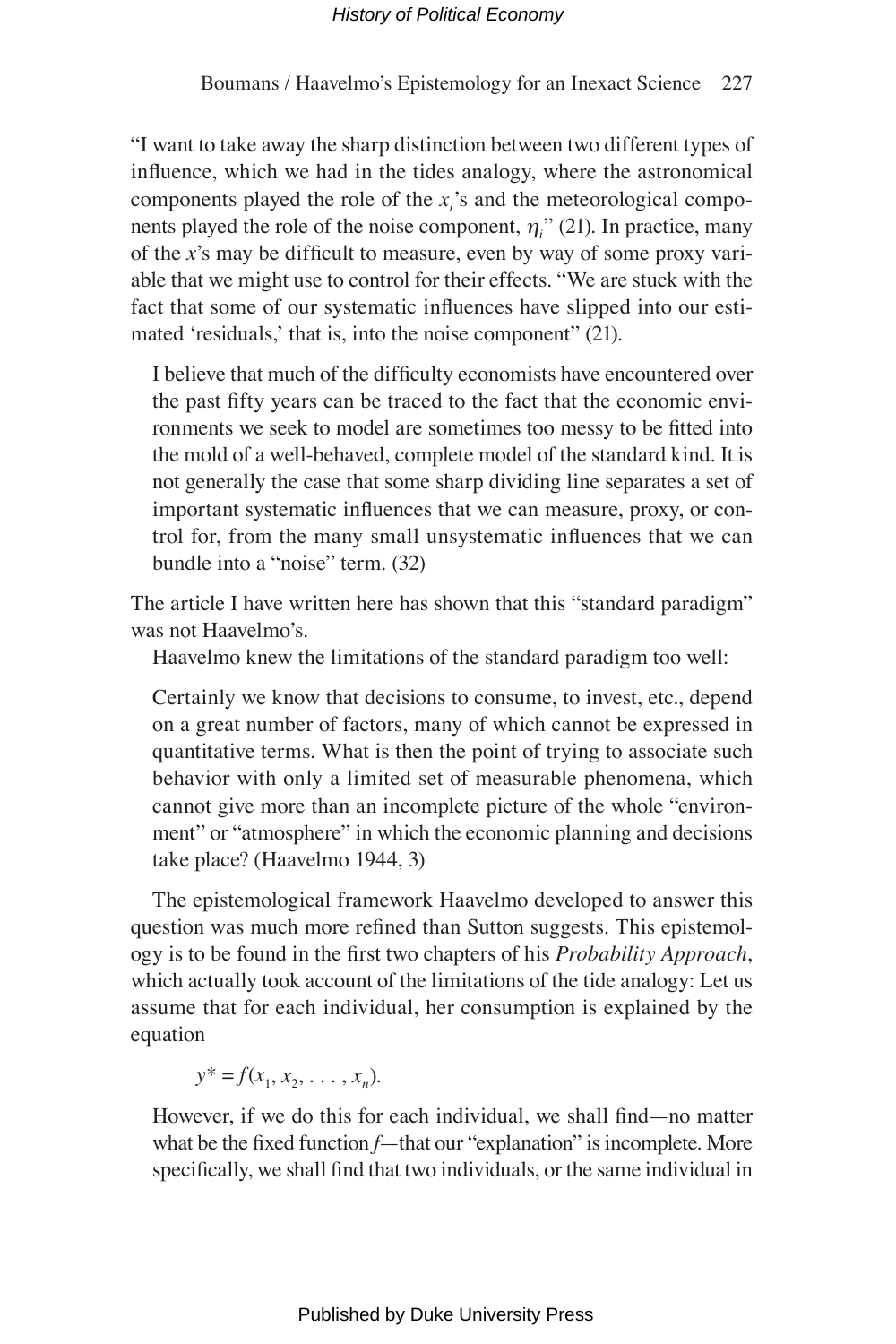two different time periods, may be confronted with exactly the same set of specified influencing factors *x* (and, hence, they have the same *y\** [by the equation given just above]), and still the two individuals may have different quantities *y*, neither of which may be equal to *y\**. We may try to remove such discrepancies by introducing more "explaining factors," *x*. But usually, we shall soon exhaust the number of factors which could be considered as *common* to all individuals, and which, at the same time, were not merely of negligible influence upon *y*. The discrepancies *y* − *y*<sup>\*</sup> for each individual may depend upon a great variety of factors, these factors may be different from one individual to another, and they may vary with time for each individual. (Haavelmo 1944, 50)

Current philosophers of science, like Nancy Cartwright (1999), believe that the laws of nature only occur where circumstances are similar, that is, in ceteris paribus environments. If they are right, the possibility of a scientific economics would be problematic. Haavelmo believed the "crazy" opposite, expressed in the epigraph from Cartwright. Although he did not believe that economics could be turned into an exact science, he did not conclude that we should give up our "hope to find elements of invariance in economic life, upon which to establish permanent 'laws'" (Haavelmo 1944, 13). Haavelmo's framework "may give us some hint as to how optimistic or pessimistic we have reason to be: we can try to indicate what would have to be the actual situation in order that there should be *no hope* of establishing simple and stable causal relations" (23). It shows that for the existence of laws we do not need to have the hard requirement of ceteris paribus environments, but we *can* do with the softer requirement of a ceteris neglectis environment.

This does not deny the other part of the problem of finding laws by passive observations, namely, how to gain knowledge about potential influences, which ones are relevant *and* stable. Theories can help—"it is a task of making fruitful hypotheses as to how reality actually is" (Haavelmo 1944, 31)—and the accumulation of data sets may also help (see also Sutton 2000, 21). Nevertheless,

it is a creative process, an art, operating with rationalized notions of some real phenomena and of the mechanism by which they are produced. The whole idea of such models rests upon a belief, already backed by a vast amount of experience in many fields, in the existence of certain elements of invariance in a relation between real phenomena, provided we succeed in bringing together the right ones. (Haavelmo 1944, 10)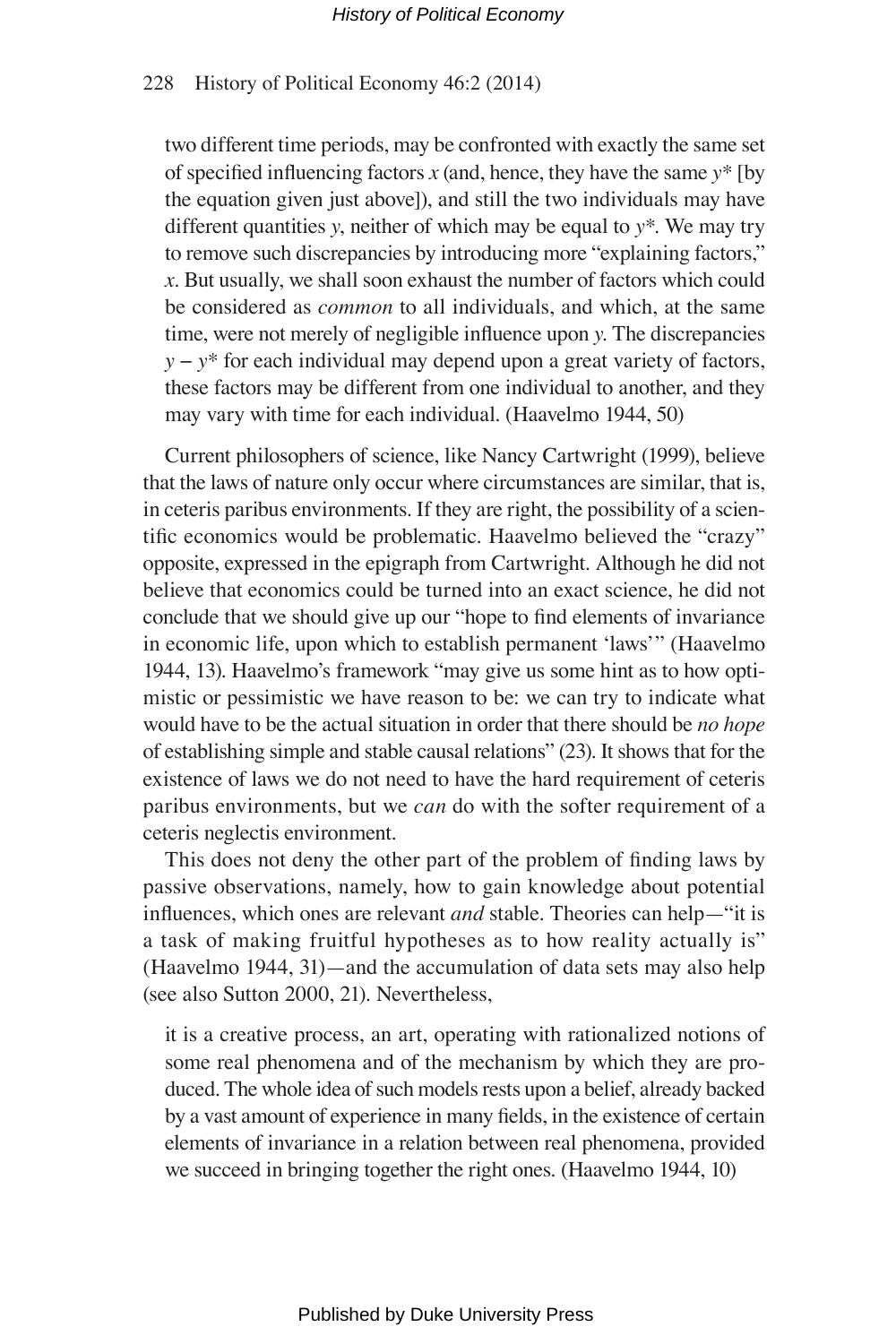#### **References**

- Bjerkholt, O. 2005. "Frisch's Econometrics Laboratory and the Rise of Trygve Haavelmo's Probability Approach." *Econometric Theory* 21:491–533.
- Bjerkholt, O., and D. Qin, eds. 2011. *A Dynamic Approach to Economic Theory: Lectures by Ragnar Frisch at Yale University*. London: Routledge.
- Boumans, M. 2010. "The Problem of Passive Observation." *History of Political Economy* 42 (1): 75–110.
- Cartwright, N. 1999. *The Dappled World: A Study of the Boundaries of Science*. Cambridge: Cambridge University Press.
- Frisch, R. (1930) 2011. "The Yale Lectures." In Bjerkholt and Qin 2011.
- ———. 1934. *Statistical Confluence Analysis by Means of Complete Regression Systems*. Oslo: Universitetets Økonomiske Institutt.
- Haavelmo, T. 1938. "Drei Beispiele der ökonometrischen Forschung in den Niederlanden." *Weltwirtschaftliches Archiv* 48:7\*–11\*.
- *———.* (1939) 2008. *"*On the Statistical 'Testing' of Hypotheses in Economic Theory." Translated by Erik Biørn. Unpublished lecture. www.sv.uio.no/econ/english /research/networks/haavelmo-network/.
- *———.* 1941a. "The Effect of the Rate of Interest on Investment: A Note." *Review of Economic Statistics* 23 (1): 49–52.
- ———. 1941b. *On the Theory and Measurement of Economic Relations*. Unpublished document. www.sv.uio.no/econ/english/research/networks/haavelmo-network/.
- ———. 1944. *The Probability Approach in Econometrics*. Supplement to *Econometrica* 12.
- Koopmans, T. 1937. *Linear Regression Analysis of Economic Time Series*. Netherlands Economic Institute, Publication No. 20. Haarlem: Bohn.
- Marshall, A. (1890) 1930. *Principles of Economics*. 8th ed. London: Macmillan.
- Morgan, M. S. 1990. *The History of Econometric Ideas*. Cambridge: Cambridge University Press.
- Mill, J. S. (1843) 1911. *A System of Logic: Ratiocinative and Inductive*. 8th ed. London: Longmans, Green and Co.
- Sutton, J. 2000. *Marshall's Tendencies: What Can Economists Know?* Leuven: Leuven University Press.
- Tinbergen, J. 1939a. *Statistical Testing of Business-Cycle Theories*. Vol. 1, *A Method and Its Application to Investment Activity.* Geneva: League of Nations.
	- ———. 1939b. *Statistical Testing of Business-Cycle Theories*. Vol. 2, *Business Cycles in the United States of America, 1919–1932.* Geneva: League of Nations.
- Wilson, E. B. 1946. Review of *The Probability Approach in Econometrics*, by Trygve Haavelmo. *Review of Economics and Statistics* 28 (3): 173–74.